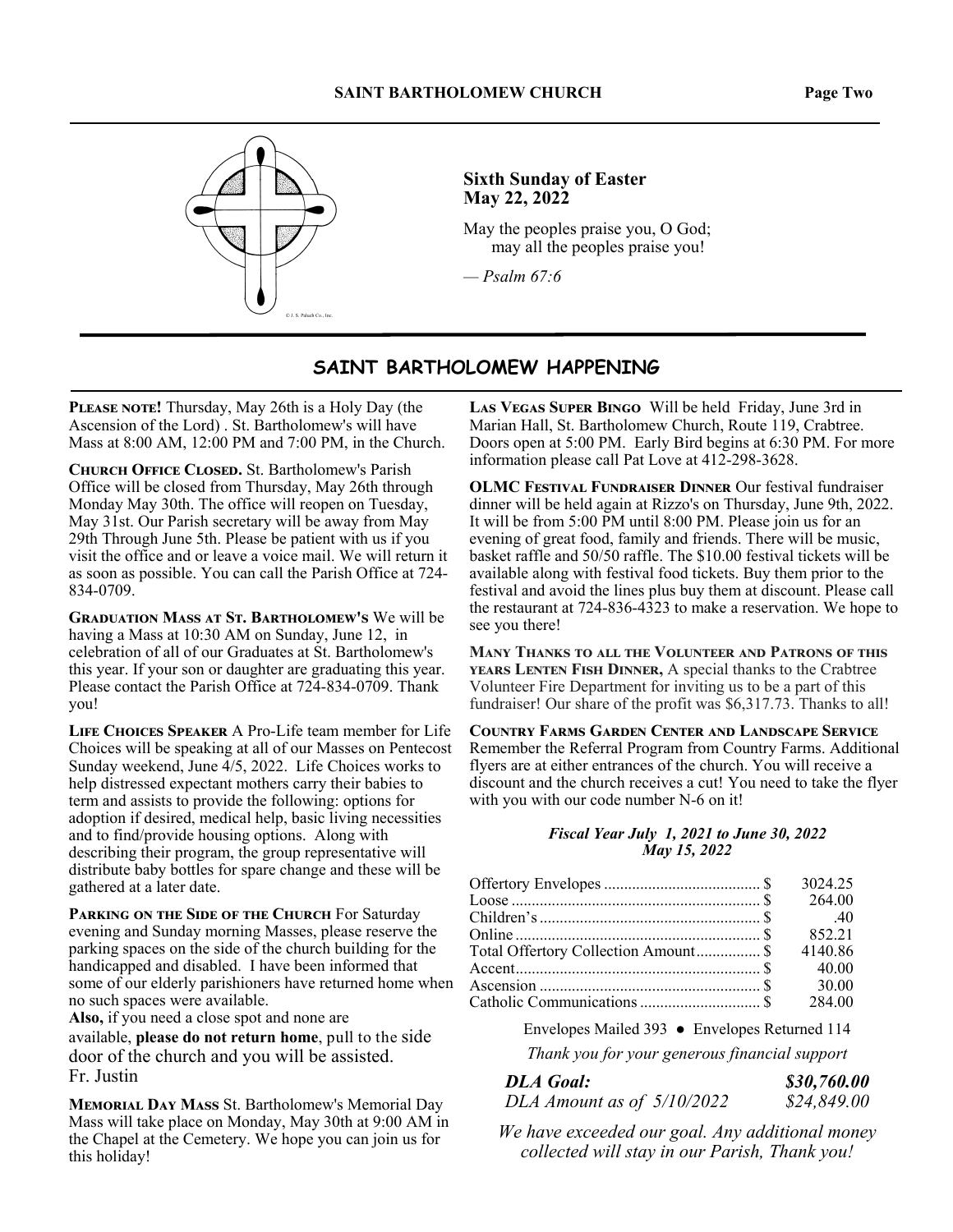#### **SAINT BARTHOLOMEW HAPPENING**

# \$6,500 CASH GIVE-A-WAY

**Benefits The Crabtree Fireworks** 

WINNING NUMBERS TAKEN FROM THE 7:00 P.M. PICK-3 PA DAILY EVENING LOTTERY ON:

**SATURDAY JULY 30, 2022** 

Not responsible for typographical errors. Bonus number does not qualify. Void after 30 days. All unsold tickets become property of Mt. Carmel Festival, Crabtree, PA. \$100.00 to seller of the winning ticket. Must sell minimum of 25 tickets to qualify - Stubs must be returned by 07/24/22. Winnings awarded in compliance with IRS Notice 1340.

Tickets compliments of: Clement L. Pantalone Funeral Home

**DONATION: \$10.00 THANK YOU!** 

**PLEASE KEEP IN YOUR PRAYERS THOSE ON SAINT BART'S SICK** LIST: Mary Aleandri, Joanne Adams, Linda Blum, Vickie Butchko, Mary Butina, James Bushey, Mary Beth Cox, David DeMatto, Alanno Derito, Carolyn Falo, Anna Marie Lomack, Vera Miller, Chuck and Linda Pinazza, Garry Allen Pitchetti, Andy Philips, Mike Philips, Debbie Roskovensky, Don and Pat Tasser, Judy Weissbock,

FOOD PANTRY COLLECTION We ask for your continued support for the upcoming collection which will take place on Saturday/Sunday June 4th and 5th. Please, bring your items to the Madonna Room in Marian Hall. Items that are in need include peanut butter and jelly, canned fruits and vegetables, pasta items, soap products, diapers. cereal, canned soups, stews, tuna, boxed meals and paper products. The food pantry also welcomes monetary donations. If you are going to write a check, please make payable to: "*St. Vincent de Paul".* 

**NEW MINISTER SCHEDULES** Lectors and Eucharistic Ministers You can find your new schedule located in the sacristy. Thank you for all that you do!

**SANCTUARY CANDLE...burning in memory of Rose** Trumbetta by Marina and Mia Bella.

**OUR LADY OF MOUNT CARMEL CANDLE ....burning in** the memory of Francis Vecchio by Family

**SACRED HEART CANDLE....burning in memory of Steve** Govora by Antoinette Govora

Sunday, May 22 – May 28 , 2022

Sun……Mass, 8:00 AM and 10:30 AM Church Bingo, 6:00 PM, Marian Hall Tue…. Choir, 6:30 PM, Choir Loft Sat……. Mass, 5:00 PM, Church

# Liturgi cal Roles

| Mass Date                        | Altar               | Ministers of                               |                   |  |
|----------------------------------|---------------------|--------------------------------------------|-------------------|--|
| & Time                           | <u>Servers</u>      | Holy Communion Lector                      |                   |  |
|                                  |                     | CHECK YOUR SCHEDULES ON ST. BART'S WEBSITE |                   |  |
|                                  |                     | www.stbartholomewcrabtree.org              |                   |  |
| <b>The Ascension of The Lord</b> |                     |                                            |                   |  |
| 5/26/22                          | Morning             | A. Giunta                                  | Morning           |  |
| 8:00 AM                          | <b>Altar Server</b> |                                            | Lector            |  |
|                                  |                     |                                            |                   |  |
| 5/26/22                          | X                   | P. Tenerowicz K. Dominick                  |                   |  |
| 12:00 PM                         |                     |                                            |                   |  |
|                                  |                     |                                            |                   |  |
| 5/26/22                          | <b>J/A Stofko</b>   | A. Falbo                                   | C. Franzi         |  |
| 7:00 PM                          | S. Stofko           |                                            |                   |  |
|                                  |                     |                                            |                   |  |
| <u>Sunday</u>                    |                     |                                            |                   |  |
| 5/28/22                          | <b>B.</b> Pigza     | K. Dominick                                | K. Patrick        |  |
| 5:00 PM                          | S. Pigza            |                                            |                   |  |
|                                  |                     |                                            |                   |  |
| 5/29/22                          | N. Heinnickel       | R. Hlebechuk                               | <b>S. Damico</b>  |  |
| 8:00 AM                          | R. Ebersole         |                                            |                   |  |
|                                  |                     |                                            |                   |  |
| 5/29/22                          | <b>B.</b> Naeger    | L. Brady                                   | <b>M. Sandorf</b> |  |
| 10:30 AM                         | L. Naeger           |                                            |                   |  |

#### **Festival Ticket**

St. Bartholomew Festival ticket is SOLD OUT!!! A new ticket will be coming soon. You can call the Parish Office at 724-834-0709 for more information!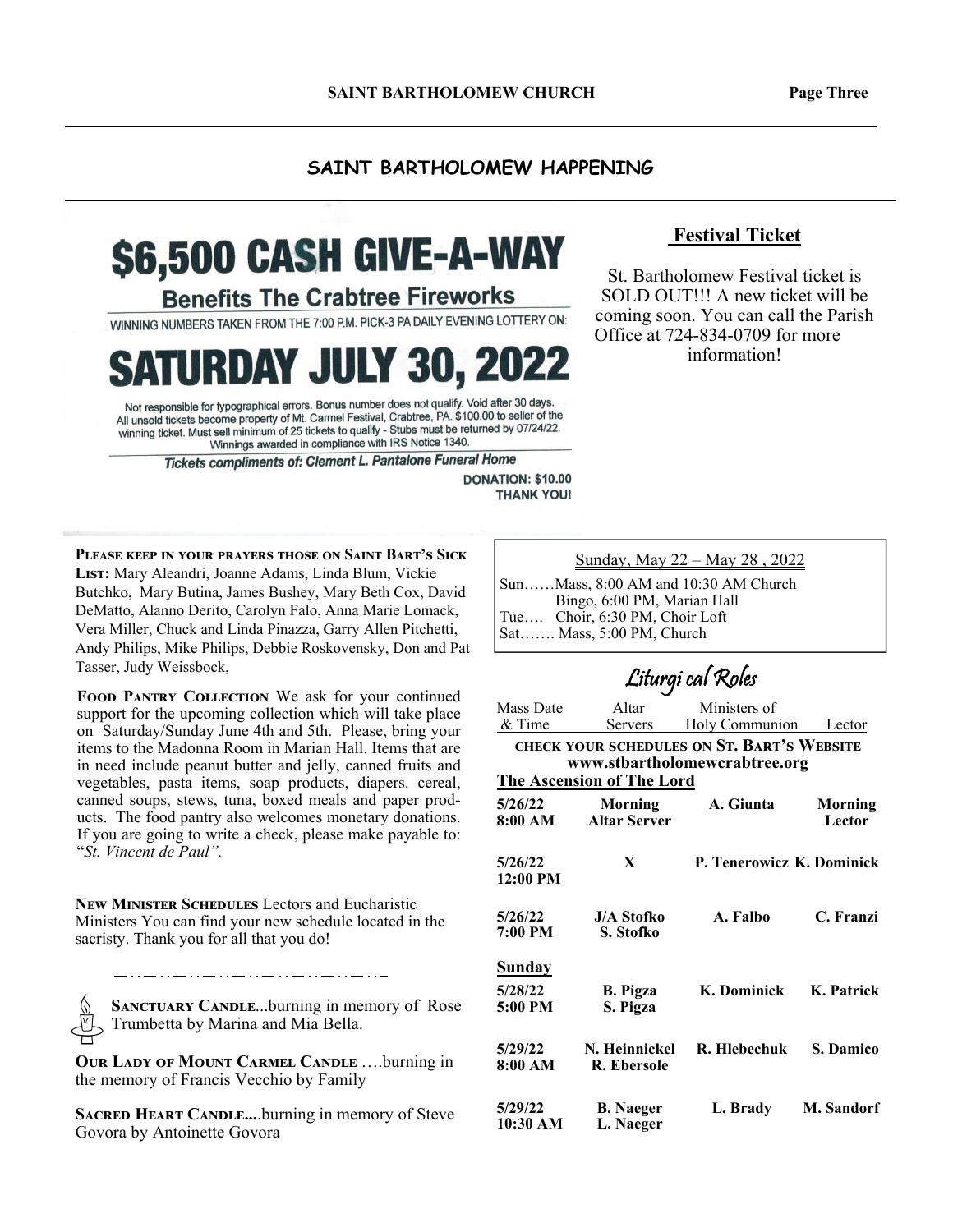#### **MAY HAPPENING**

THE 18TH ANNUAL BLESSING OF THE BIKES will be held after the 10:30 AM Mass on Sunday, May 22nd at Holy Family Catholic Church in the CDT Parking Lot 323 Chestnut St. Latrobe, Pa. 15650. For more information contact the parish office at

(724) 539-9751 or hfpadmin@dioceseofgreensburg.org

HOLY FAMILY IN LATROBE, PA is hosting a Young Adult Group. They will be having a Volleyball Picnic on Friday, May 27<sup>th at</sup> Legion Keener Park in Latrobe, PA at 4:00 PM. This is for young adults age 18-35. Bring some Sunscreen and Friends. Food and Volleyball will be provided. We hope to see you there!

RING PITTSBURGH CONCERT 2022 Ring Pittsburgh community Hand bell ensemble was established in the summer of 2016, by founding director Jim Rossetti, with the goal of bringing a wider world of handbell, music to western PA. Even in these challenging, uncertain times, Ring Pittsburgh continues to provide live music entertainment. Come and enjoy a free concert featuring a wide variety of music styles at St. Vincent Archabbey Basilica at 7:00 PM on Sunday, May 22.

#### **NOVENA TO ST. ANTHONY PRAYED TUESDAYS AT ASCEN-**SION PARISH, JEANNETTE, AND ST. RITA PARISH, CON-**NELLSVILLE**

The Thirteen Tuesdays in Honor of St. Anthony of Padua will be prayed at Ascension Parish, Jeannette, on Tuesdays at 7:00 PM through June 7. In addition to praying the novena, exposition of the Blessed Sacrament and benediction will take place.

The novena to St. Anthony of Padua will be prayed on Tuesdays at 6:30 PM at St. Rita Parish, Connellsville, and will include the rosary and exposition of the Blessed Sacrament with benediction. This liturgy will continue each Tuesday for nine consecutive weeks, concluding with a Mass and the closing of the novena on the feast day of St. Anthony, Monday, June 13, at 6:30 PM.

**THE ACCENT ON AIR: SUMMER EVENT GUIDE" AIRS** May 22, 29 "The Accent On-Air: Summer Event Guide" premiers on WTAE-TV Channel 4 on Sunday, May 22, and Sunday, May 29, at 11:30 a.m. Mark your calendars...car cruises, parish festivals and Vacation Bible Schools are back and better than ever! We have your Official 2022 Diocese of Greensburg Summer Event Guide. In this episode, Bishop Larry J. Kulick is fueling evangelization as he discusses a Father's Day weekend car show that includes an outdoor Mass and special blessings of fathers. Also, a young family joins the Catholic faith this Easter season. Plus, a local friar who won a national baking show shares one of his favorite recipes. "The Accent On-Air" is always on at TheAccentOnline.org.

### **OTHER HAPPENING**

HELP FOR UKRAINE Bishop Larry J. Kulick asks the faithful of the Diocese of Greensburg to assist Ukraine and its people by praying for them as this tragic conflict unfolds. The United States Conference of Catholic Bishops has released a list of reputable Catholic agencies collecting donations to aid people as they flee to escape Russian bombing and shelling. Visit DioceseOfGreensburg.org/HelpForUkraine to learn more about Catholic Relief Services, Ukrainian Catholic Archeparchy, Catholic Near East Welfare Association, Aid to Church in Need, Knights of Columbus Ukraine Solidarity Fund, Jesuit Refugee Service and International Catholic Migration Commission, among others.

**VIRTUAL CERTIFICATE IN PASTORAL MINISTRY PROGRAM PLANNED FOR SUMMER** The Certificate in Pastoral Ministry program will be offered again in summer 2022 and is now going virtual! If you think you are called to be a catechist, teacher, youth minister, evangelist, pastoral associate or permanent deacon, or some other similar area of ministry, this two-year program will give you the tools you need. The program is offered in conjunction with Seton Hill University and financial aid is available. Find out more at

www.DioceseofGreensburg.org/pastoralministry.

**DIOCESE OF GREENSBURG CATHOLIC SCHOOLS SEEK SUBSTI-**TUTE TEACHERS The Catholic schools of the Diocese of Greensburg are accepting applications for substitute teachers. Send current resume to the Office of Catholic Schools at CatholicSchools@DioceseofGreensburg.org. For more information, call 724-552-2594.

#### **RETURNING TO ORDINARY LIFE**

 Six weeks into our Easter rejoicing, the Church gives us readings today that start preparing us for a return to ordinary life. The Acts of the Apostles and the Gospel both dwell on proper daily behavior for followers of Jesus, while the reading from Revelation reminds us why we bother with laws at all. In Acts, leaders of the church meet to discuss which essential elements of the Mosaic Law converts must obey if they wish to be disciples of Jesus Christ. John's Gospel reflects back to the Last Supper discourse when Jesus himself emphasizes the importance of obeying God's commandments. Observing God's law, says Jesus, shows a desire to be intimate with the Lord. We follow rules not for their own sake, but to love God and neighbor better. This more excellent love brings us closer to Revelation's vision of paradise, gleaming with "the splendor of God."